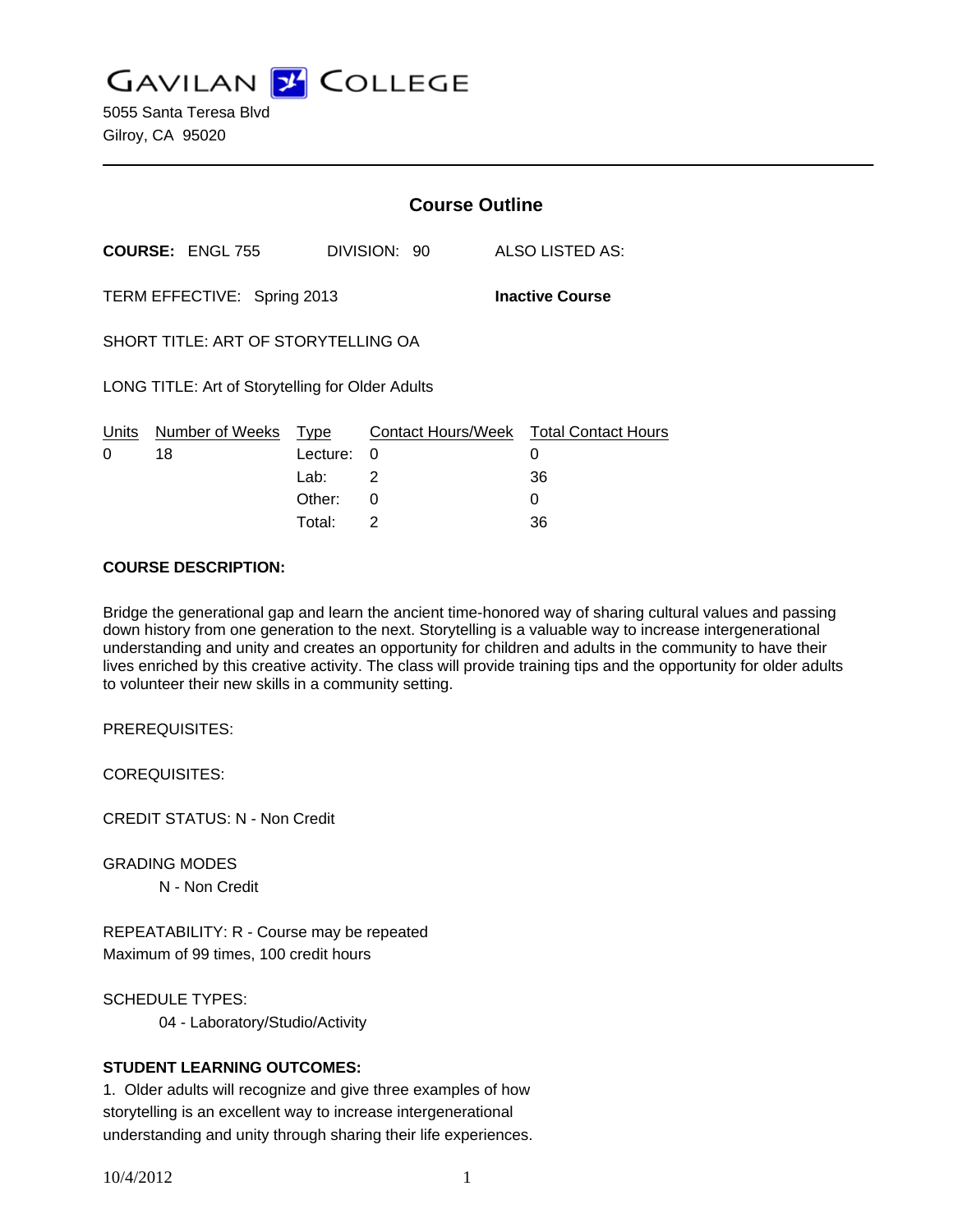ILO: 1,4,6 Measure: Oral Responses & Feedback to Performance 2. Older adults will be able to give five examples of how storytelling increases students' literacy and pre-literacy skills. ILO: 2,4,7,6 Measure: Oral Responses & Class Participation 3. Seniors will verbalize key training elements that are essential in successful storytelling: energy, animation, expressiveness, voice projection and memory as keys to the storyteller's successful performance and increased satisfaction in this ancient art form. ILO: 7,1,2,6 Measure: Oral Responses & Class Participation 4. The older adults will identify the three categories of stories: traditional, personal and made up and give one example of each kind of story. ILO: 1,2,7 Measure: Oral Response & Class Participation 5. Under supervision, the older adults will volunteer their new storytelling skills in one community setting. ILO: 5,1,6 Measure: Performance Evaluation Form 6. The older adults will demonstrate the warm-up activities necessary for the voice, body and face in anticipation of storytelling. ILO: 7,1,2,4,5 Measure: Performance

# **CONTENT, STUDENT PERFORMANCE OBJECTIVES, OUT-OF-CLASS ASSIGNMENTS**

Inactive Course: 09/24/2012

WEEK 1 2 HOURS

Introduction to the course, goals and class expectations. Self introductions. Seniors are asked what they would like from the class? Older adults will be given a history of the time-honored manner of sharing and handing down cultural, social values and family history from one generation to the next. The goal is for the older adults to understand that stories are a part of literature that spark an appreciation and interest in reading for both young and old alike. Three different cultural groups will be explored and older adults will compare and contrast the commonalities and differences of the three groups. Each older adult will tell a two-minute story on: The most influential person in their lives and why. The terms "legacy" and "wisdom" will be discussed as natural by products of storytelling.

# WEEK 2&3 4 HOURS

The instructor will demonstrate and the older adults will practice warm-up exercises for the voice, body and face. The instructor will check for understanding and observe the students' techniques. The older adults will then begin their training by examining children's learning theories to gain a basic understanding of how children learn and various strategies to use for pre-readers, children and young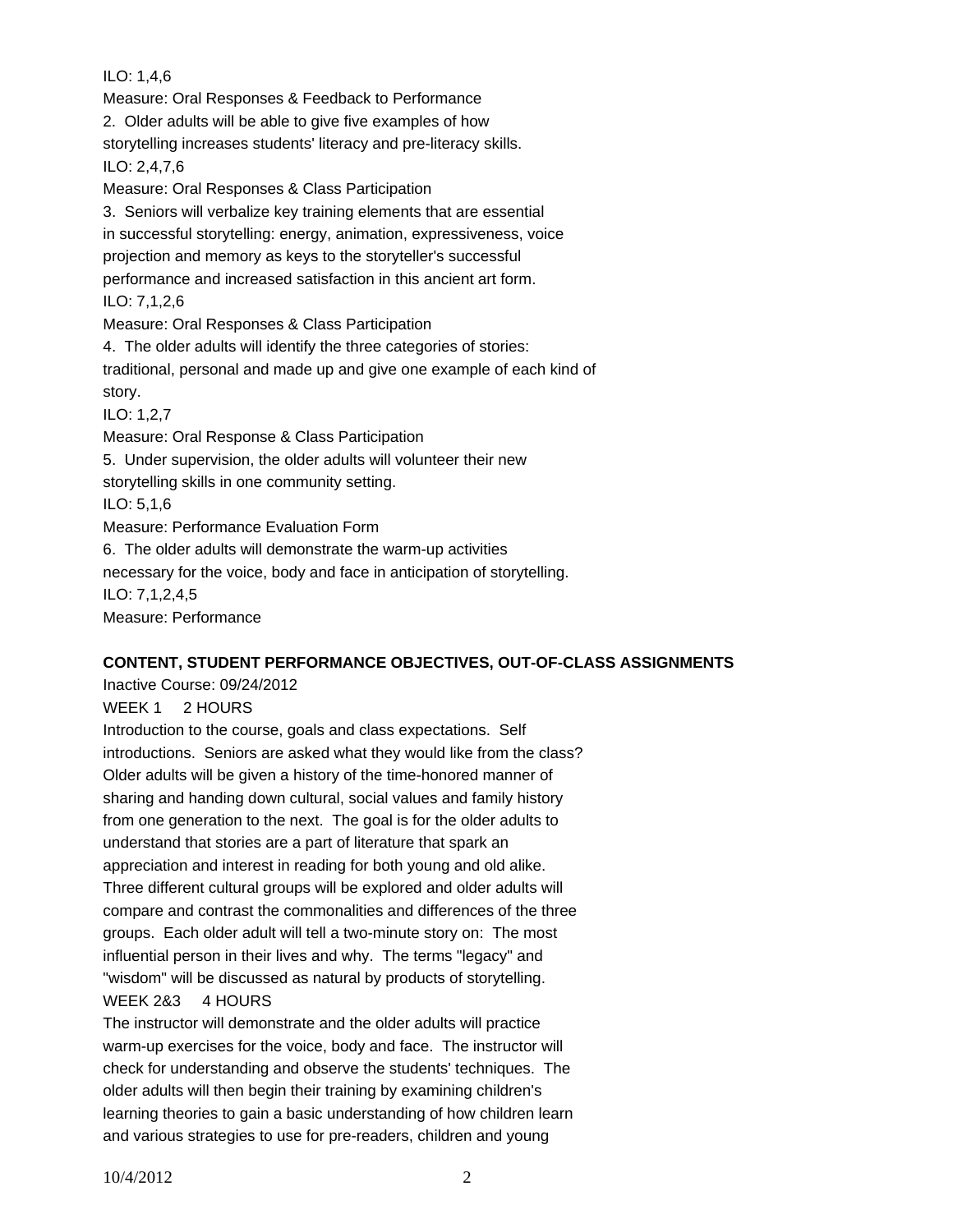adults. Seniors will be given a check off list of age appropriate strategies that meet the physical, social, emotional and intellectual development of the various stages of children's growth and development. Examples of age appropriate books are examined and critiqued by the class using a check off list. Two short nationally acclaimed storyteller videotapes will be observed by the students and critiqued for age appropriateness.

#### WEEK 4&5 4 HOURS

Meeting the training needs of older adults will be presented: 1) Energy and Animation in performing and communicating to the children requires animation expressed through the face, voice, gesture and body. This heightens the ability to project the storytelling in a lively way that children enjoy. 2) Vitality and Expressiveness is important to perfect storytelling skills. Students learn that the facial expressions are the key to Voice projection techniques which will be demonstrated to ensure use of the diaphragm, lips and tongue muscles to make speaking clearer and louder. Speech and Breathing exercises to strengthen the voice are demonstrated. Hearing Loss compensation techniques and Memory games are introduced as techniques that strengthen successful storytelling.

#### WEEK 6&7 4 HOURS

Lecture on "Where do the stories come from? Examples of the three categories: Traditional (Folktales, fables and fairy tales), personal ( I remember . . . ) and made-up stories. The essentials of successful storytelling are shared. The meaning of stories: Morals, values and information The structure of stories: beginning, middle and end The elements of stories: plot, dialogue, scenes, characters, themes, settings, pace, language and values Remembering stories Separating characters from narrator The oral tradition Students will prepare a story to share that comes from one of the categories. Video or audiotape on a Native-American storyteller. WEEK 8&9 4 HOURS Students will demonstrate their new storytelling skills and share their stories with their peers. WEEK 10 2 HOURS First hour: Interview and guest Book Author and/or Illustrator. Students will have the opportunity to ask questions and interact with an author. Second hour: Under guided practice, students will continue to practice their storytelling techniques. WEEK 11 2 HOURS A list of potential schools, bookstores, libraries and community groups will be given to the older adults where they can share their storytelling techniques. The criteria for volunteer storytellers is presented in a worksheet "Responsibilities of the Community group and

10/4/2012 3